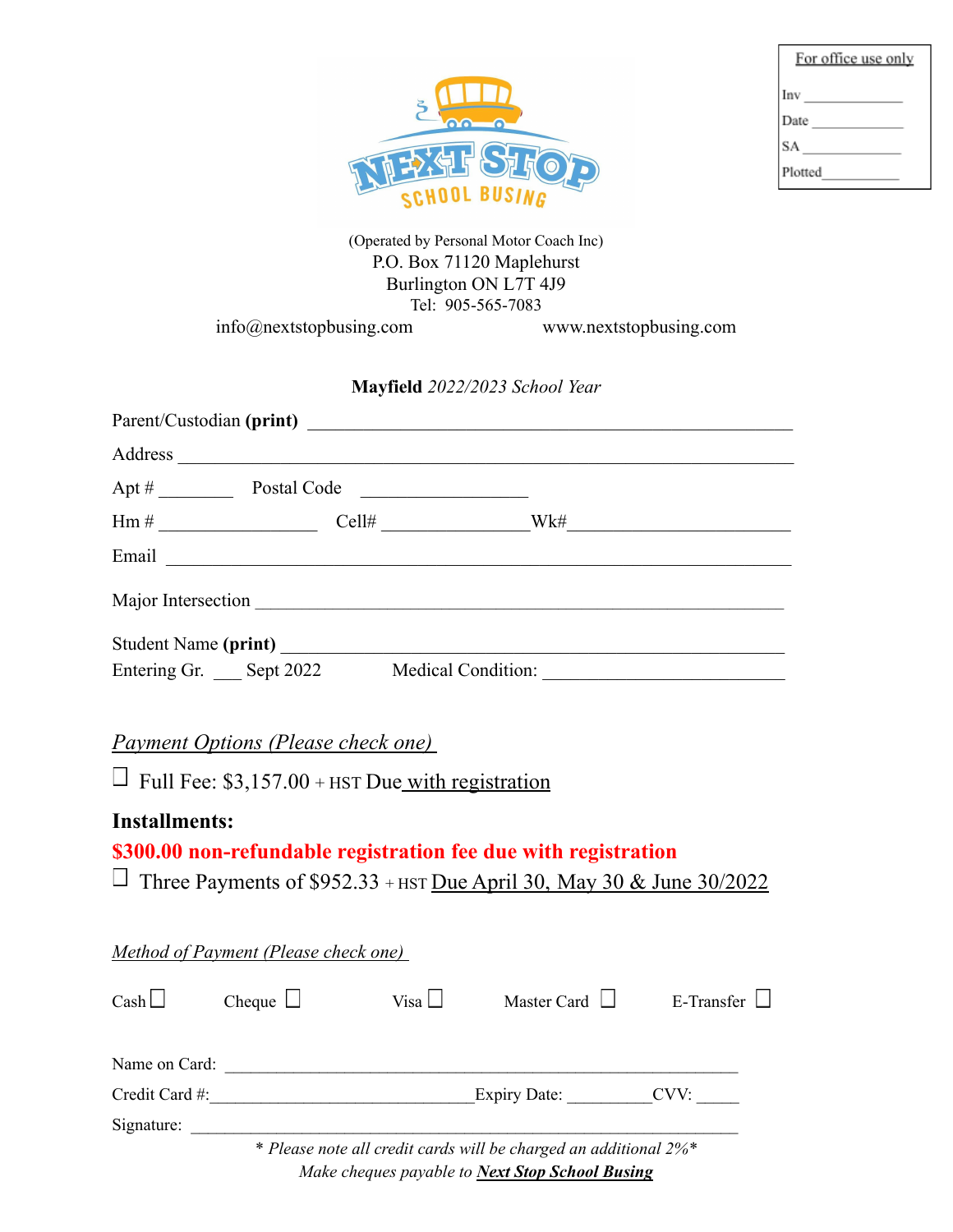#### **NEXT STOP SCHOOL BUSING** (Operated by Personal Motor Coach Inc.) **STUDENT TRANSPORTATION AGREEMENT**

#### **USE OF BUS SERVICE**

1. Next Stop School Busing contracts with a licensed carrier to operate the bus service and is not itself the carrier. Consequently, Next Stop School Busing accepts no liability for, and by accepting this agreement the student and the Parent/Custodian agree to and hereby release and discharge Next Stop School Busing from and against, all claims, actions, injury, damages and losses, that directly or indirectly arise or are incurred by the student and the Parent/Custodian out of or are related to the use of the bus service or the non-availability of the bus service, regardless of the circumstances.

#### **REGISTRATION AND FINANCIAL TERMS**

- 2. The registration of the student is for the **full school year** (except for Grade 12 co-op students), for the school and on the route set out on the Registration form.
- 3. Because Next Stop School Busing contracts seat space for the student for the full year, the Registration Fee (First installment) is due for the full amount and is non-refundable. This is regardless of any installment payment terms that may be offered, and whether or not the student uses or ceases to use the service. First installment set out on the completed registration form is required to ensure a seat on the bus.
- 4. **NO REFUNDS** will be given two weeks after your original date of registration. The cost of busing is determined by ridership therefore parents must commit to the full school year.
- 5. If a Student no longer requires the service and finds a suitable replacement Student who pays the service fee for the remainder of the year, Next Stop School Busing will refund the replacement amount paid less the registration fee (1<sup>st</sup> installment). Next Stop School Busing will be pleased to assist in finding a replacement student if it has a waiting list.
- 6. A freeze will be in place on all bus routes the last week of August and the first week of September. In this time we will not make any changes to pickups or drop offs.
- 7. Payments are due on the dates and amounts as stated on the Registration. If an installment is not paid when due, or if paid and a cheque is returned NSF, and if not fully paid plus late charge within three days:
	- a. the entire remaining balance of the Service Fee will become fully due on demand by Next Stop School Busing; and
	- b. the student may be denied boarding of a bus until payment is made.
- 8. NSF cheques- \$30 charge. A fuel surcharge of up to \$50 per student may be levied if charged by the carrier. HST is included in all charges. All overdue accounts will bear interest at the rate of 2% per month.
- 9. If due to a Force Majeure (means an act of God, strike, lock-out, act of public enemy, war, blockade, pandemic, and civil disturbance such as to make performance of this Agreement impossible or impracticable) Next Stop School Busing will reduce our daily rate by 50%. Credits will then be issued to parents who register their student for the following school year, or case-by-case should extenuate circumstances apply.
- 10. This is the entire agreement respecting the service; there are no terms, conditions, representations, or warranties except as contained in this agreement; and this agreement supersedes all prior agreements. This agreement is not assignable by the student or Parent/Guardian.

#### **Stop Locations, Weather**

Next Stop School Busing provides the service of arranging a dedicated school bus on a morning route to pick up and deliver students to specific secondary schools, and to return in the afternoon. Students are picked up and dropped off at pickup points on the assigned bus route. Students are expected to be at their designated group stop 5 minutes before pick up time. Walking distances of 10 minutes or up to 700 meters should be expected. No door to door pickups will be considered. Student and Parent/Custodian acknowledge and accept that buses may be delayed, or cancelled, due to weather, school closures, mechanical breakdown, and other reasons beyond the reasonable control of Next Stop School Busing or the carrier, and no refunds or compensation will be payable.